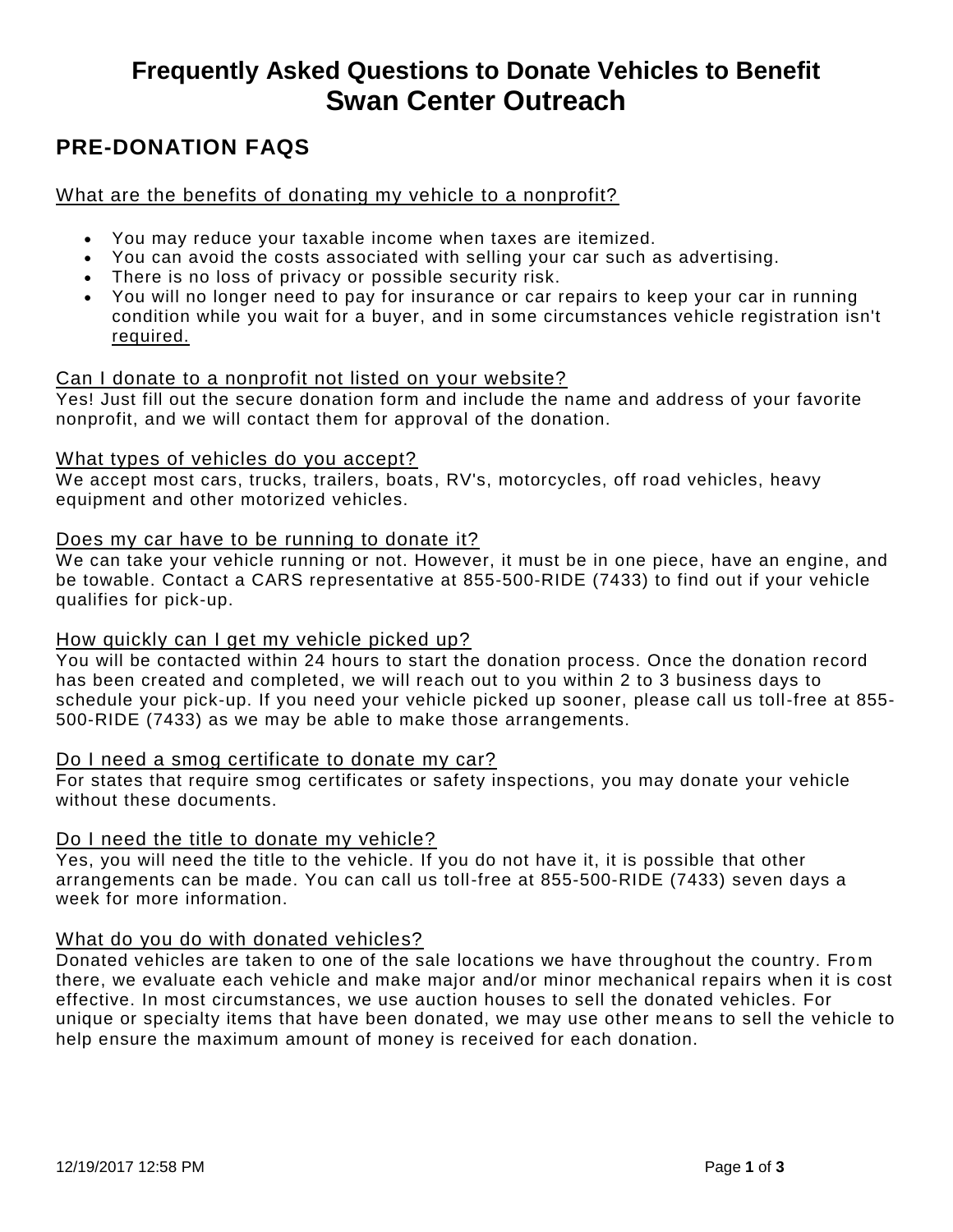# **Frequently Asked Questions to Donate Vehicles to Benefit Swan Center Outreach**

# **DMV FAQS**

## What type of paperwork will I need to donate my car?

You will need a clear title. Any lien holder listed on the title must be cleared and/or released by the bank. This law varies by state.

#### Do I need to remove my license plates?

This law varies by state. In most states, you should remove the license plate and return it to the DMV. In others, such as California, the license plate must remain with the vehicle. Please refer to the DMV in your state for clear instructions.

#### What if I do not have the title?

Contact your state DMV for directions on how to obtain a new title.

#### Does my title need to be notarized?

Some states do require the title or transfer forms to be notarized, please check with your state DMV for clarification.

#### What if the title is not in my name?

Contact your state DMV for directions on how to transfer the title into your name.

#### Do I need to notify the DMV when I donate my vehicle?

Each state has different criteria on how to notify the DMV. Some states require the license plates to be returned to the DMV and other states may require a Release of Liability to be submitted. Please contact your state DMV for directions on how to notify the state that you are no longer the owner of the vehicle.

#### What if there is a problem with my car after it's donated?

After we have picked up the vehicle, we take full responsibility. In the rare event that you receive any notification of a lien sale, DMV actions, infractions, evasions or other activity related to your donated vehicle, please contact us at 855-500-RIDE (7433) immediately for assistance. Please note that you are liable for all fines/fees related to your vehicle prior to the pickup. To get answers for your specific DMV questions, please refer to the DMV in your state for clear instructions.